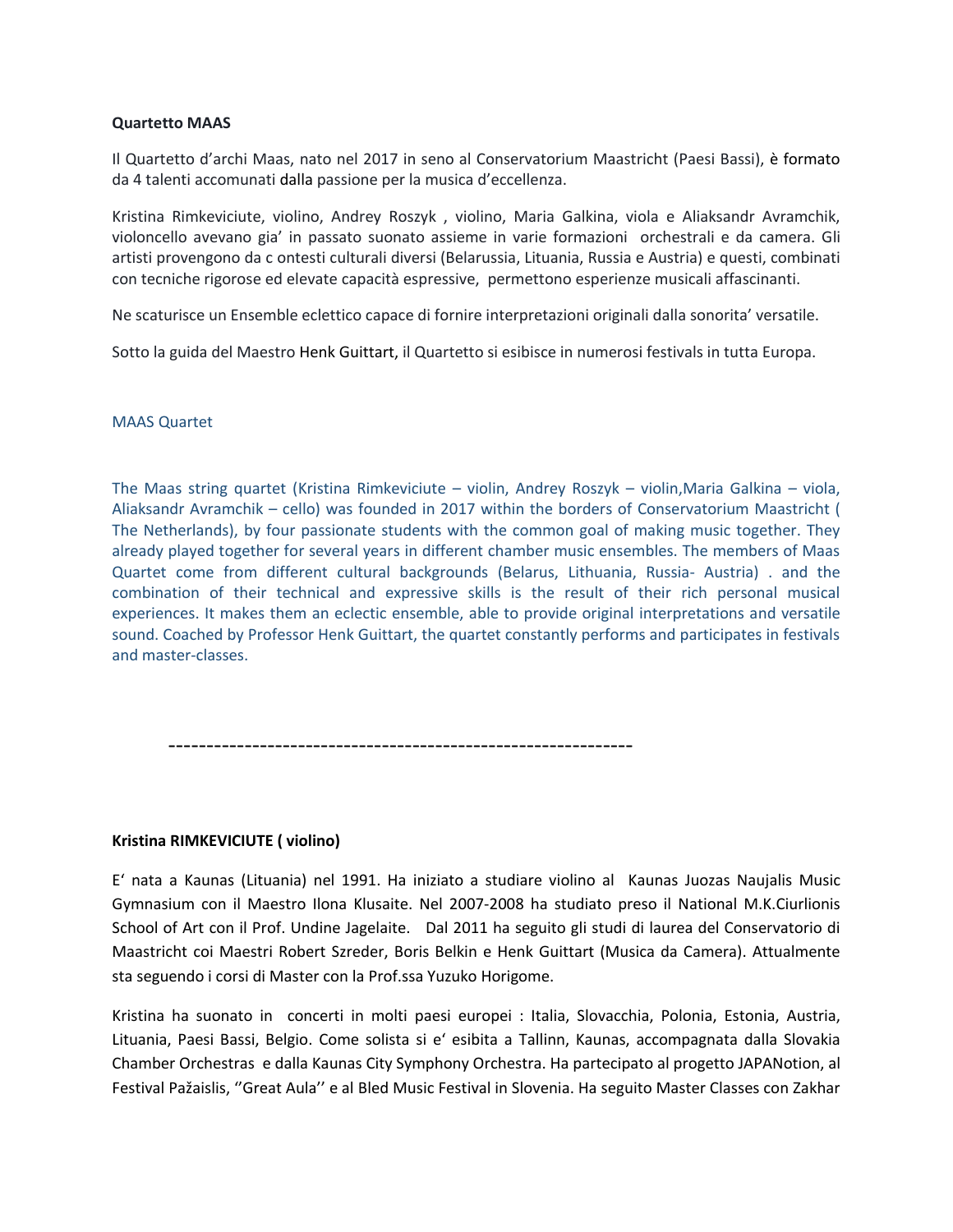Bron, (Germania), Boris Belkin (Belgio), Sergej Kravchenko( Russia), Emmanuel Hurwitz'o (UK), Pavel Berman (Italia), Peter Munteanu (Germania), Galina Turčaninova (Russia) e inoltre ha partecipato all'Accademia Musicale della "M. Rostropovich Charity and Support Fund".

Kristina ha vinto numerosi concorsi internazionali fra cui il primo premio "Talents for Europe" in Slovacchia nel 2006, Il Premio del Pubblico al "Maastricht Music Awards" nel 2011 nei Paesi Bassi e il Primo Premio del Concorso" Bled Festival Competition" in Slovenia nel 2013.

# **Kristina RIMKEVICIUTE ( violin)**

Was born in 1991 in Kaunas ( Lithuania). She started to study violin from 6 years in Kaunas Juozas Naujalis music gymnasium ( teacher Ilona Klusaite). In 2007-2008 she studied in National M.K.Ciurlionis art school with Prof. Undine Jagelaite. From 2011 she was studying Bachelor degree in Conservatorium Maastricht in a class of Prof. Robert Szreder, Maestro Boris Belkin and prof.Henk Guittart (chamber music). Now she continues her Master degree with Prof. Yuzuko Horigome.

Kristina Rimkevičiūtė participate in many concerts in Italy, Slovakia, Poland , Estonia , Austria, Lithuania, The Netherlands ,Belgium. She has performed solo with Tallinn, Kaunas, and Slovakia Chamber Orchestras, Kaunas City Symphony Orchestra. Participated in the project JAPANotion, Pažaislis, ''Great Aula'', Bled Festival in Slovenia music festivals. The young violinist had Masterclasses with professors : Zakhar Bron, (Germany),Boris Belkin Belgium),Sergej Kravchenko( Russia), Emmanuel Hurwitz'o (UK), Pavel Berman (Italy), Peter Munteanu (Germany), Galina Turčaninova (Russia) and participated in music Academy of M. Rostropovich Charity and Support Fund.

Kristina won many international competitions, including first prize in the International Competition "Talents for Europe in 2006, public prize in Maastricht Music Awards in 2011, The Netherlands,the first prize in Bled festival Competition in Slovenia in 2013.

### **Andrej ROSZYK (violino)**

E' nato a Vienna nel 1993. Ha iniziato a studiare musica all'eta' di 5 anni, prima alla Royal Academy di Stoccolma, Svezia, e poi alla Alexandrov's Music School di Mosca, Russia. Dal 2004 al 2008 ha partecipato alla the Summer Music School "New Names" a Suzdal, Russia. Nel 2007 e' entrato alla Academic Music College presso il Conservatorio di Stato di Mosca dove ha studiato con Alviya Vandysheva ( violino) Olga Bulakova (Musica da Camera) e Tatiana Golik (Musica da Camera). Nel 2013 Andrej ha vinto il Terzo Premio del Concorso Internazionale di Violino di Madrid. Dal 2011 al 2012 ha studiato col Prof. Pavel Vernikov presso la Scuola di Musica di Fiesole. Nel 2012 ha avviato con distinzione studi di violino presso il Conservatorio di Stato di Mosca con i Prof. Vladimir Ivanov (violino), Elena Semenova (violino), Alena Chvertok (violino ), Irina Kandinskaya(Musica da Camera) e Anna Yanchishina (Musica da Camera; Quartetto d'archi). Dal 2015 studia al Conservatorio di Maastricht (Paesi Bassi) con Boris Belkin (violino) e Henk Guittart (Musica da Camera). Nel 2016 e' diventato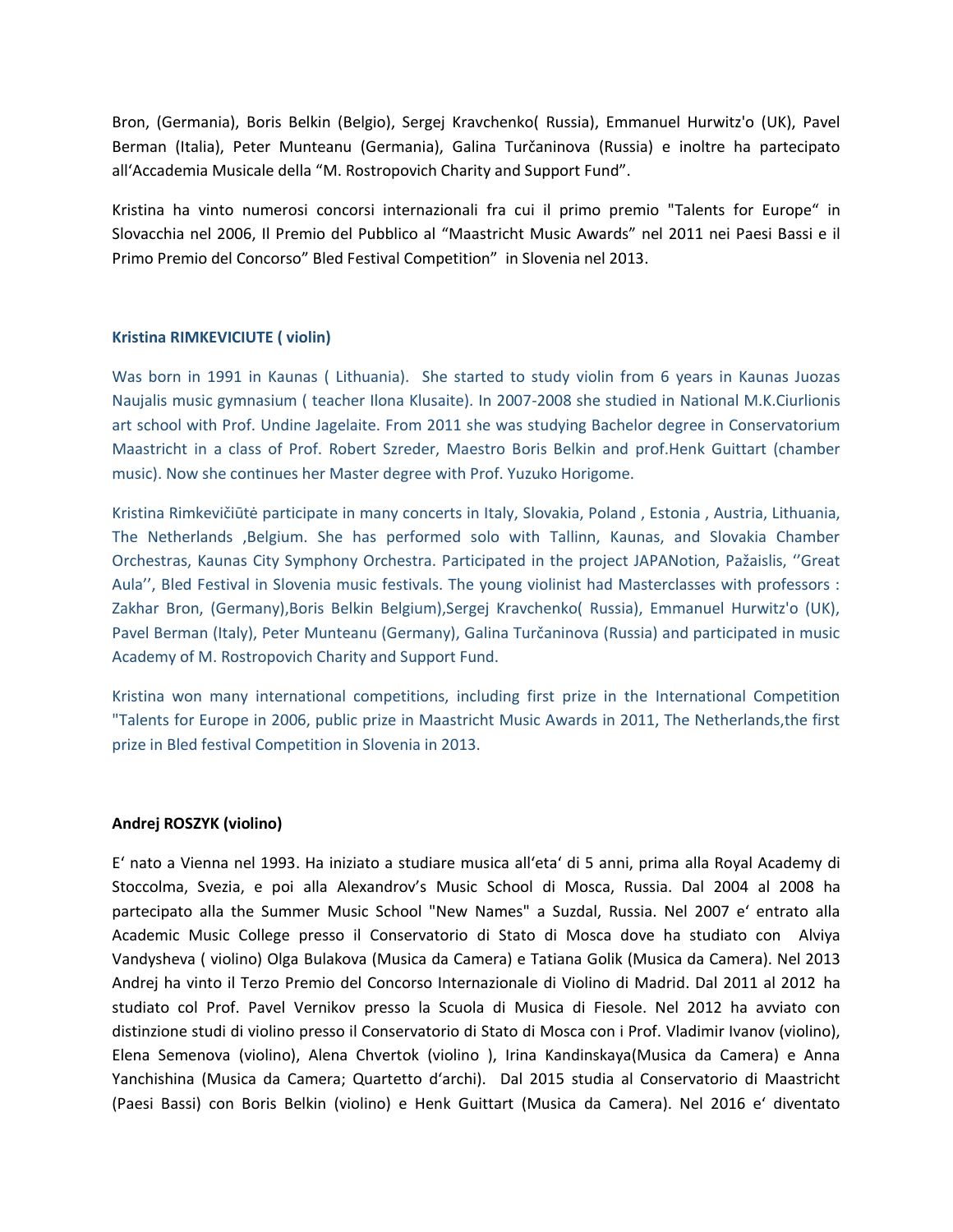membro del Quartetto Malevich con cui ha vinto nel 2017 il 2ndo Premio del Concorso Storioni ; dopo pochi mesi il Quartetto ha vinto il Primo Premio del Concorso per Musica da Camera Taneyev International Chamber Music Competition. Andrej ha partecipato a molti Festival in tutto il mondo, fra cui: "Voce e violino " (Barcellona) e al Festival Pirano (Slovenia), Festival dell'Accademia S.Cecilia (Bergamo), Accademia Musicale Chigiana (Siena), Nyack Music Festival (New York-Nyack, USA), Goppisberger Musikfestival und Akademie, (Svizzera), Rostropovich Music Festival (Baku, Azerbaigian) Pianoscope (Beauvais, Francia) Orlando Chamber Music Festival (Kerkrade, Paesi Bassi), Concorso e Festival Storioni (Eindhoven, Paesi Bassi).

### **Andrej ROSZYK (violin)**

Was born on 22nd of June 1993 in Vienna. At the age of 5 he started to study music, first at the Royal Academy in Stocholm,Sweden, then at the Alexandrov's music school in Moscow, Russia. From 2004 until 2008 was a participant of the Summer Music School "New Names" in Suzdal, Russia. In 2007 entered the Academic Music College by Moscow State Conservatory,where he studied in a class of prof. Alviya Vandysheva (violin), prof.Olga Bulakova(chamber music) and prof.Tatiana Golik (chamber music). In 2011 Andrej became a 3rd prize winner of the International violin competition in Madrid. From 2011 until 2012 was a participant at the prof. Pavel Vernikov violin course in Scuola di Musica di Fiesole .In 2012 he successfully started his education at the Moscow State Conservatory in a class of prof. Vladimir Ivanov(violin),Elena Semenova(violin),prof.Alena Chvertok(violin),prof.Irina Kandinskaya(chamber music) and Anna Yanchishina(chamber music,string quartet). Since 2015 studying in Maastricht conservatory with prof.Boris Belkin(violin) and prof.Henk Guittart (chamber music).In February 2016 became a member of the Malevich piano quartet.As a member of the ensemble in January 2017 won 2nd prize at the Storioni competition,and also in November 2017 the quartet got the 1st prize and the Gnessin Artistry prize at the Taneyev International Chamber Music Competition.Andrej Roszyk took part in many Music festivals around the world,such as:"Voce e violino "(Barcelona,Spain;Pirano,Slovenia), Accademia S.Cecilia(Bergamo,Italy), Accademia Musicale Chigiana(Siena,Italy), Nyack Music Festival (New York-Nyack,USA), Goppisberger Music festival and academy (Goppisberger,Switzerland), Rostropovich Music festival (Baku, Aizerbajan), Pianoscope(Beauvais,France), Orlando Chamber music festival (Kerkrade, Netherlands), Storioni competition and festival (Eindhoven, Netherlands).

### **Maria GALKINA (viola)**

E' nata nel 1996 in Bielorussia. Ha studiato al Republican Music College presso la State Academy of Music (Minsk, Bielorussia) nel corso di Lucia Lastovka. Dal 2014 Maria studia presso lo State Conservatory di Mosca (Russia) col Prof. Yuri Tkanov e presso il Conservatorium Maastricht con il Prof. Michael Kugel. Ha numerosi premi ed ha partecipato a numerosi festival. Nel 2007 e 2013 ha ricevuto il diploma e la medaglia speciale con borsa di studio del Fondo Speciale di Sostegno ai Giovani Talenti del Presidente della Bielorussia. Nel 2013 ha anche vinto il terzo premio al Concorso Internazionale Eugen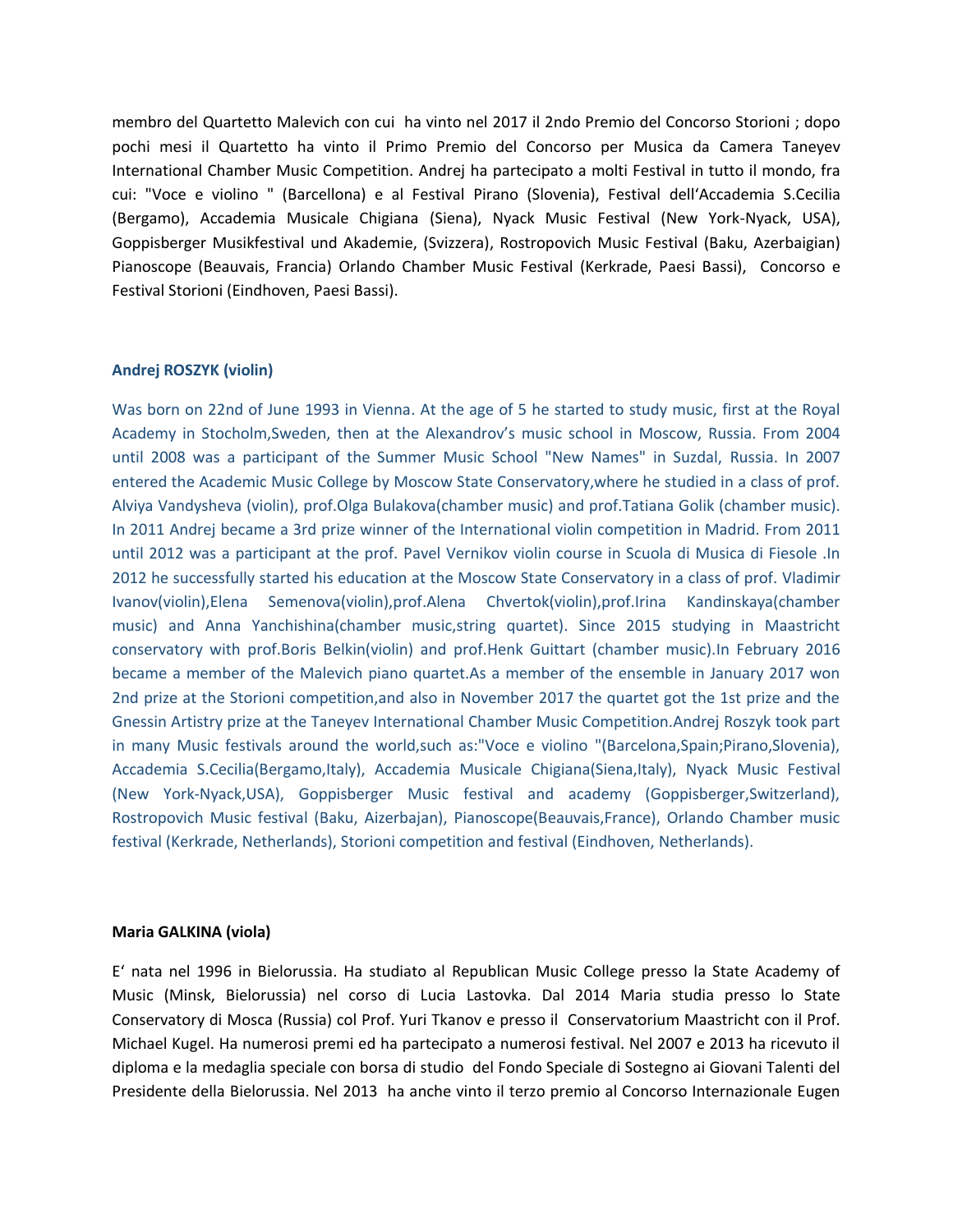Coca (Cisinau, Moldavia) e ha partecipato alla Master Class di Musica Barocca di Augsburg, Germania. Dal 2012 fa parte del Festival di Musica da Camera "Musica Mundi" (Genval, Belgio).

### **Maria GALKINA (viola)**

Was born in 1996 in Belarus. She studied in Republican Music College under Belarusian State Academy of Music (Minsk, Belarus) in the class of Lucia Lastovka. From 2014 Maria continued her studies in Moscow State Conservatory (Russia) with Prof. Yuri Tkanov and at the Conservatorium Maastricht with Prof. Michael Kugel. Maria won many awards and was a participant in many international festivals: in 2007 and 2013 she got Diploma, medal and scholarship of Special Republic of Belarus President's Fund for Supporting Talented Youth; in 2013 at the International Music Competition named after Eugen Coca (Cisinau, Moldova) she won 3rd prize, in 2013 Baroque music master-classes (Augsburg, Germany). From 2012 she is participating in the Chamber music festival and masterclasses "Musica Mundi" (Genval, Belgium).

#### **Aliaksandr AURAMCHYK ( violoncello)**

E' nato a Minsk ( Bielorussia) nel 1991. Ha studiato violoncello al Music College di Minsk col Prof. I. Stepanova. Nel 2010 e' entrato allo State Conservatory di Mosca nel corso del Prof. Dmitri Miller. Dal 2015 segue corsi di Master col Prof. Gustav Rivinius al Conservatorio di Maastricht. Aliaksandr ha vinto numerosi concorsi internazionali ed e' stato scelto per partecipare a molti Festival, fra cui il Kishinev Cello Competition, (secondo premio 2009), Festival e Master Classes "New Names" a Mosca con N. Shahovskaya, A. Seleznevand e A. Bonduriansky; nel 2012 ha vinto il primo premio al V. Berlinsky Competition di Mosca come membro del "Life" String Quartet; nel 2014 ha vinto il diploma al merito al "Taneev Competition" for Chamber Music Competition, e ha vinto il terzo al Concorso Internazionale "Virtuoso Belcanto" nel 2017 (Italia).

#### **Aliaksandr AURAMCHYK (cello)**

Was born in Minsk ( Belarus) in 1991. He studied cello at the Music College of Minsk with Prof. I.Stepanova. From 2010 he entered at the Moscow State Conservatory in a class of Prof. Dmitri Miller. Since 2015 continuing his Master degree with Prof. Gustav Rivinius at the Conservatorium Maastricht. Aliaksandr won many International Competitions and Festivals: 2nd prize winner at Kishinev Cello Competition (Moldova) in 2009, Master Classes in Minsk (Belarus) at College of Music with prof.K.Rodin, Festival and Master Classes "New Names" in Moscow with N. Shahovskaya, A. Seleznevand and A. Bonduriansky, in 2012 1st prize winner at V. Berlinsky Competition (Moscow, RU) as a member of "Life" String Quartet, in 2014 Merit Diploma at "Taneev Competition" for Chamber Music Competition, 2015-2016 participant at the "Orlando Festival and